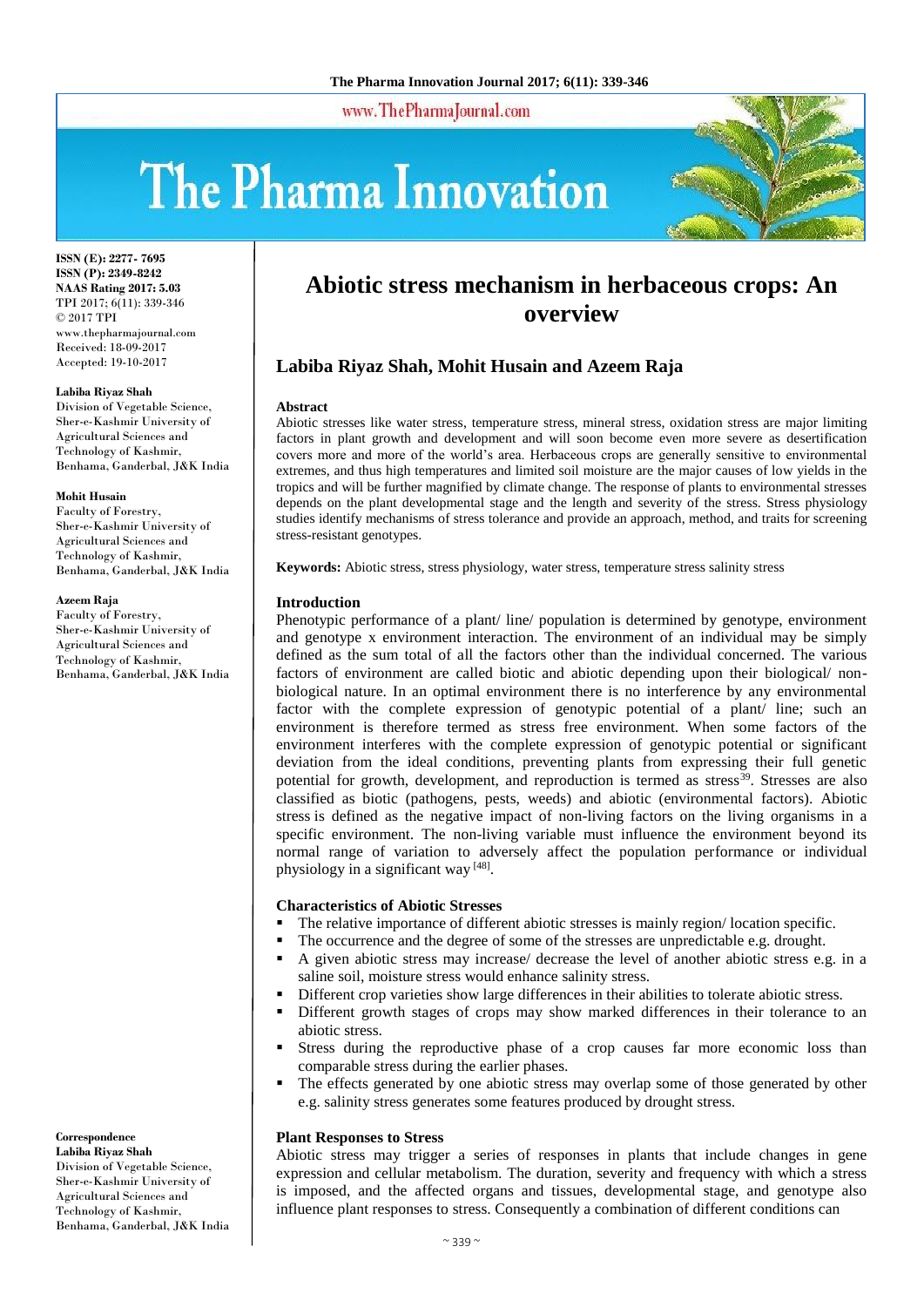cause different plants responses to the same type of stress. There are three types of stress resistance mechanisms occurs in plants viz.

**Avoidance mechanisms:** These prevent exposure to stress.

**Tolerance mechanisms:** These permit the plant to withstand stress.

**Acclimation:** Plants alter their physiology in response stress.

#### **Water Stress**

Among the environmental variables affecting plant growth and development water stress is one of the most important. A water stress may arise either from an insufficient water or drought stress or from excessive water activity or water logging.

#### **Water stress injury mechanism**

Water stress directly affects the cellular processes, plant growth and development, and finally economic yield. Drought affects membrane structures and structure of macromolecules like proteins, nucleic acids and enzymes, creates pressure differential across the membrane cell wall complex. At low water potential, stomata close due to the loss in turgidity of the guard cells leading cease in transpiration. In absence of transpiration, temperature of the leaves increases to lethal levels and leaves die. Such, low water potentials are known to cause severe embolism formation in the xylem vessels of woody plants blocking water transport and potentiality causing shoot dieback.

#### **Drought**

Drought has been as the inadequacy of water availability, including precipitation and soil moisture storage capacity, in quantity and distribution during the life cycle of crop to restrict expression of its full genetic potential or as any period during which plant or soil water deficiencies affect the growth and development of crop plants. These deficiencies may result either from a small moisture supply or a large moisture demand <sup>[36]</sup>. Drought like many other environmental stresses has adverse effects on plant growth and yield.

# **Tolerance Mechanisms**

Drought tolerance is generally defined as the property of a given cultivar to show a relatively small yield reduction upon exposure to drought. The various mechanisms by which a crop can minimize the loss in yield due to drought are grouped into three categories drought escape, dehydration avoidance and dehydration tolerance [47].

**Drought escape:** The ability of a plant to complete its life cycle or most drought sensitive stage before onset of drought. One breeding strategy is to shorten the life cycle of a crop to enable it to mature safely during rainfall period. Early maturity is one of the most important attributes of drought escape and is suitable for environments subjected to late season drought stress e.g., in Africa very short season cowpeas avoid drought by maturing before any substantial stress develops, in less than  $65$  days  $^{[18]}$ . Most of the studies showed significant positive correlation of crop duration with economic yield [41] . Drought escape also involves seed germination. Dormant seeds, quasi-dormant or quiescent state seed survive the dry spell and germinate only under favorable conditions.

- **Dehydration Avoidance:** The ability to endure or withstand a dry period by maintaining a favorable internal water balance under drought condition is termed as dehydration avoidance. Associated high water use efficiency with plants that avoid drought there are two types of drought avoiders.
- **a. Water savers:** Avoid drought by closing their stomata during the day even though soil water supplies may be adequate and they achieve high water use efficiency through efficient control of total water supply.
- **b. Water spenders:** Avoid drought by extracting large quantity of water from soil per unit time. As a result, the water spenders keep their stomata more open throughout the day, assimilate more carbon dioxide and therefore have more rapid growth rate than water savers.

The dehydration avoidance mechanisms are results of various morphological (reduce leaf area, leaf rolling, cuticular wax, deficient rooting system, awns, stability in vields). physiological (reduced transpiration, high water use efficiency, stomatal closure, osmotic adjustment) and biochemical (accumulation of proline, polyamine, trehalose etc., increased nitrate reductase activity and increased storage of carbohydrates) characters.

 **Dehydration tolerance:** The ability of plant cells to withstand water stress and continue metabolic functions is termed as dehydration tolerance. Cellular dehydration causes significant disorders in membrane structure, composition and function. Maintenance of membrane integrity and function under a given level of dehydration stress can be taken as a major of tolerance. Dehydration tolerance of a genotype means that a significantly lower level of changes is induced in it than those in another genotype when both of them are subjected to the same level of dehydration.

# **Water logging**

The term water logging is defined as the condition of soil where excess water inhibits gas exchange of roots with the atmosphere. Water logging is different from flooding because the latter results in addition factors of partial or complete submergence of the shoot. The water logging replaces a gaseous air by liquid water, leading to the gas stresses.

# **Tolerance mechanisms**

Mechanisms of survival or maintenance of high biomass production and yields during waterlogging may be important at the germination and emergence stages, during vegetative and reproductive stages or both. These mechanisms' may involve avoidance of water logging effects i.e., by phenological development; adoption of waterlogging, e.g. by aeranchyma or metabolic change and recovery mechanisms following waterlogging <a>[16]</a>. The particular mechanism used in crops may vary depending on, the growth habit of the cultivar, and the duration of waterlogging.

# **Temperature Stress**

Temperature is basic to life processes, which increase with temperature within a limited range. This effect is expressed as  $Q_{10}$ , which is the ratio of the rate of a biochemical process at one temperature to that at a temperature  $10^0$  C lower. When temperature rises beyond the upper limit of the range i.e., it goes above the optimal temperature, the relation between life processes and temperature is disturbed. Similarly, when the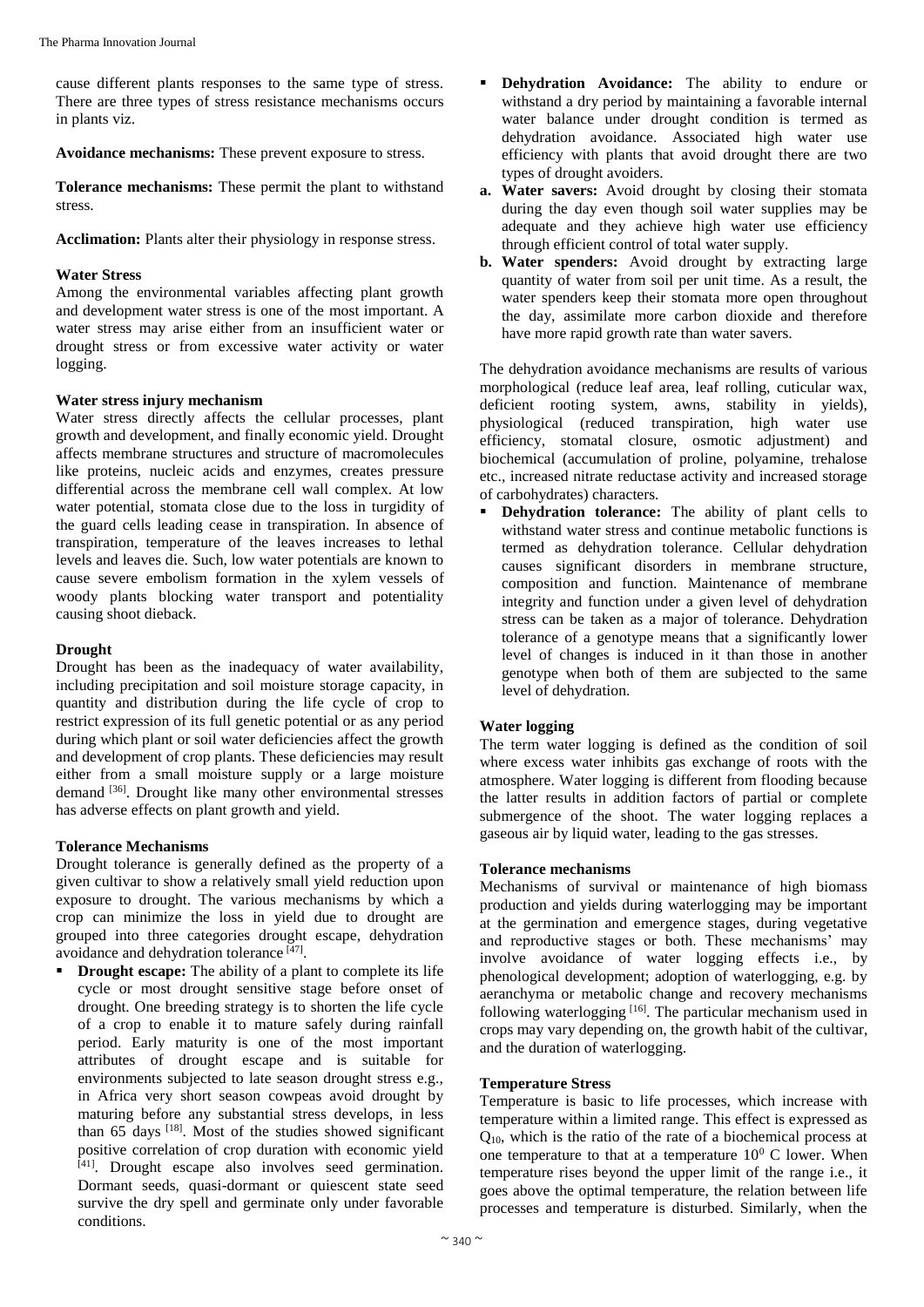temperature goes below a threshold, which is often close to zero, life processes are disturbed enough to cause injury and death in sensitive genotypes. Each plant species, more particularly each genotype, has an optimal range of temperature for its normal growth and development; the specific temperatures would depend not only on the genotype but also on the stage of growth and development of the given genotype. When temperature moves beyond this optimal range, it generates temperature stress, i.e., temperature interferes with the performance. Temperature stress may be grouped into the following three categories heat stress, chilling stress and freezing stress.

**Heat stress:** The adverse effects on plant of temperatures higher than the optimal is considered as heat stress. Crops are exposed to periods of heat stress during their life cycle. The optimum temperature for most of the vegetable crops ranges from  $20-35$ <sup>o</sup>C. Above this value, a decline in the photosynthesis rate is observed [5]. Even brief periods of heat shock between temperature ranges of  $45{\text -}50^{\circ}$ c induce marked change in plant growth processes. The temperature of the leaves exposed directly to the sun can be equal or higher. This elevation of the leaf temperature can result in the biochemical and biophysical disturbance in the mesophyll, which can be reversible or not<sup>5</sup>. High night temperatures during the growing season can have detrimental effects on reproductive development and yield of several crops<sup>[17]</sup>.

- **Injury mechanisms:** High temperature would affect mainly in two different ways: growth and development of plants and other is physiological process of plants. The nature and extent of heat injury may depend on the temperature, plant species and other meteorological parameters.
- **Effect of high temperature on growth and development:** High temperature is associated with death of cells, tissues, organs or whole plant. Heat stress is known to cause death of seedlings and flower abscission, pollen sterility and poor fruit set at reproductive stage and to cause yield reduction. Cell and tissue death usually occur in organs that lack transpirational cooling, and their surface temperature ranges  $48-50$ <sup>o</sup>C. The extent of detrimental effects of heat depends on both the temperature and longibility of exposure at that temperature. Seedlings are more susceptible to heat stress. Sensitivity to heat stress differs depending upon the stage of the plants. In general, seedlings are more prone to high temperature as they contact with the soil surface. The temperature which kills 50% of the plants, seedlings cold be regarded as heat killing temperature. In many crops, pollination and fertilization are highly disturbed by heat during anthesis as pollen sterility is caused by high temperatures [27] . Different crop species and varieties respond differently to rise in temperature. Yield of cowpea under heat stress caused by damage to reproductive development [19]. Genetic studies have demonstrated that heat tolerance during reproductive development is conferred by a set of major recessive genes, while heat tolerance during pod set also involved a major dominant gene. Two or more weeks of consecutive or interrupted high night temperature during the first four weeks after germination causes complete suppression of floral buds and prevents flowering [19]. Many cowpea cultivars are susceptible to high temperatures during reproductive development and can exhibit 13.5% reduction yield. The

most critical growth stage in green beans was found to be 2-3 days before anthesis  $[10]$ .

- **Physiological effects of high temperature:** High temperature affects physiological processes of plants one way or other. Heat injury results in denaturizing of proteins, enzymes, metabolic imbalances, respiratory depletion of substrates, translocation and reduction in chloroplast photochemical activity. The cellular heat stress perturbations are to a large extent a result of membrane disturbance<sup>[6]</sup>.
- **Photosynthesis:** It is activated after exposure to hardening temperature but inhibited at temperatures causing damages [23]. Photosynthetic processes are extremely sensitive to the temperature higher than the optimum range. Photo system II, viz., photosynthesis of water and reduction of carbon dioxide, is far more readily inactivated by heat than is photo system I. The main effect of high temperature on photosynthesis results from alteration in thylakoid physical- chemical properties The various enzymes located outside the thylakoid membrane can be destabilized by heat, and thereby result in inhibition of photosynthesis. Besides inducing an increase in the lipid matrix fluidity [37] with consequent formation of unilayer structure, high temperature provokes disturbances in the photosynthetic apparatus organization. All these events result in photochemical and carboxylative efficiency losses, and serious metabolic restriction in the Calvin cycle, such as inactivation of Ribulose-5-bisphosphate Carboxylase/ oxygenase (Rubisco) and variations in the metabolic pool, especially ATP and NADPH availability [35]. In beans, photosynthesis shows a negative response to rising temperature  $[28]$ . The optimum temperature for photosynthesis in bean leaf is  $25^{\circ}$ C, showing decay with its continuous increase<sup>[20]</sup>.
- **Protein denaturation:** High temperature induces conformational changes in proteins. Thus, it may affect the specific function of protein causing their denaturation, which may enhance their susceptibility to proteolytic enzymes.
- **Membrane composition and stability:** Cell membrane of plants is composed of proteins and phospholipids. High temperature may affect membrane stability and function. In hot environment, the lipid becomes increasingly liquid. Heat stress can affect the structural integrity of protein in cytoplasm and cause membrane protein denaturation and aggregation<sup>[25]</sup>.

# **Tolerance mechanisms**

The availability of plants to withstand high temperature and perform better than the others under the same environmental condition is termed as heat tolerance. Based on response of plant to high temperature, the various mechanisms of heat tolerance/ resistance may be classified as heat avoidance and heat tolerance.

- **Heat avoidance mechanisms:** High temperature avoidance is the ability of the plants to scatter the radiation energy causing cooling effect at stress temperature. The heat avoidance should be measured at a temperature just below the heat killing temperature and may be measured in the growth chambers as the ratio of the air temperature to the leaf temperature. The primary mechanism of dissipation of high temperature is transpiration.
- **Transpiration:** At high temperature rate of transpiration increases, causing cooling down of the micro-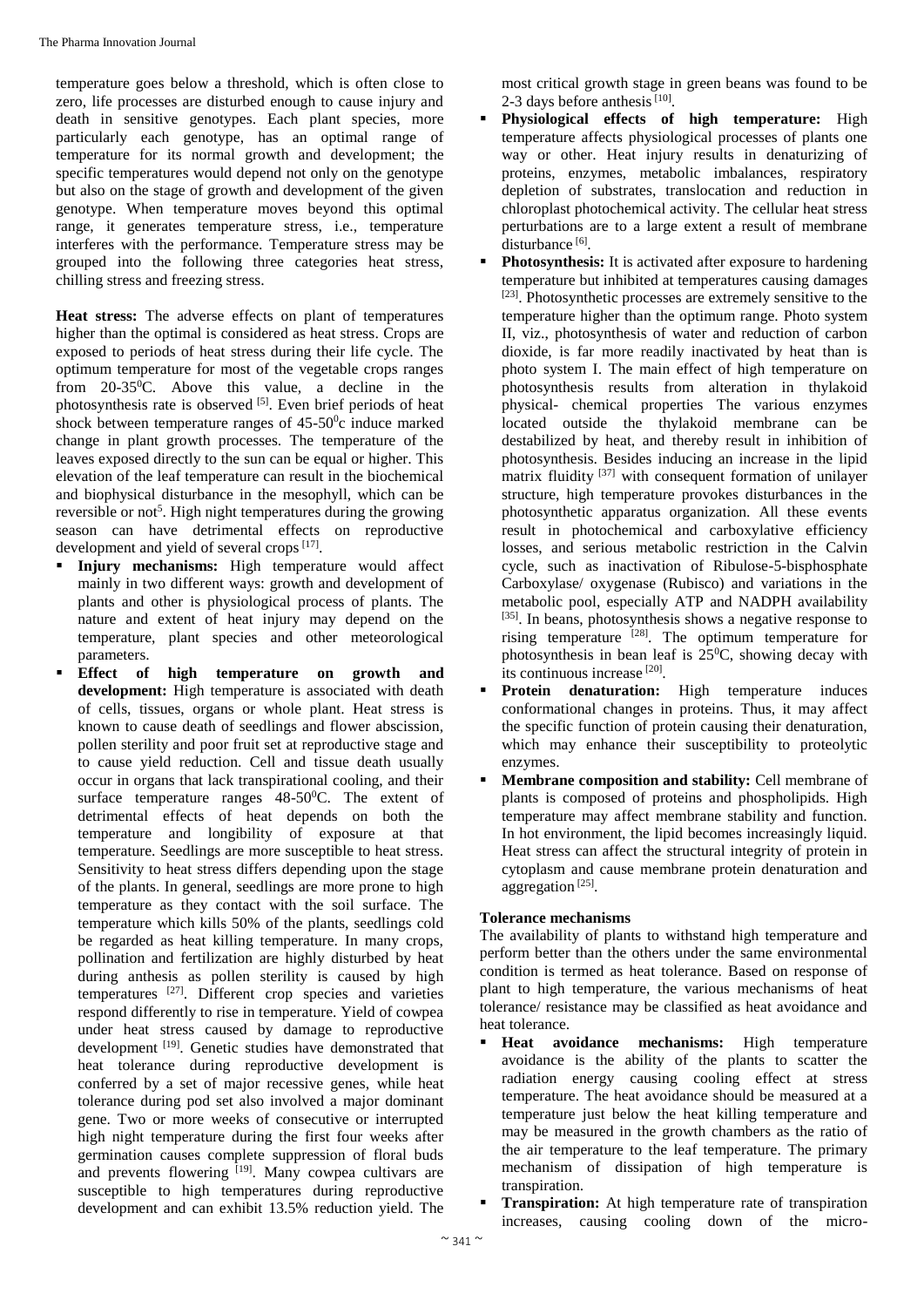environment. Vigorous growth seems essential to supply adequate water to the leaves so that these can maintain loss due to transpiration and good turgor at high temperature. Transpirational cooling is the link between dehydration and heat avoidance so that under conditions of high solar radiation and water stress the effect of the heat avoidance becomes inseparable from those of dehydration avoidance. Heat tolerance varieties of Chinese cabbage (*Brassica campestris spp. Pekenensis*) had greater water uptake than heat sensitive ones at the onset of head formation<sup>[25]</sup>.

- **Leaf pubescence:** Pubescence is a characteristic of leaves, a protective adaptation. It is a covering or short hairs on leaves or soft stems. This texture is produced by microscopic hairs called trichomes that help plants to stand up to brutally hot conditions. The trichome hairs help to shade the leaf surface. Each tiny hair casts a microscopic shadow to protect the leaf's outer layer from the direct sunlight. These hairs also reduce the moisture loss through stomata. The trichome hairs help to baffle the air at the leaf surface so it slows down.
- **Reduction in the amount of foliage**: Reduction in the amount of foliage with the microcellular structure of the leaf blades contributes to the resistance to drought and hot spells. In addition, reduction in foliage towards the apex decreases the area of the transpiration, thus preventing damage by heat.
- **Adaptation to warm temperature:** Heat hardening of leaf tissue can occur within hours or even minutes when critical high temperature thresholds are suppressed<sup>1</sup>. Heat hardening may be defined as an improved ability of a genotype to withstand a period of high temperature as a consequence of an earlier exposure to a high temperature for a given period of time. Exposure to sub- lethal high temperature can increase the thermo tolerance of the plant<sup>19</sup>. Potential mechanisms of response include synthesis of HSP'S, isoprene and antioxidant production to protect the photosynthetic apparatus and cellular metabolisms. The heat tolerance increased under warmer micro-site conditions and in warmer years, while long term artificial heating by  $+3^0C$  lead to a significant increase in heat tolerance by  $+0.6^{\circ}$ C. They also reported that higher the mean minimum leaf temperature at a particular growing site, the higher the mean tolerance in leaves<sup>[7]</sup>.

# **Tolerance mechanisms**

High temperature tolerance generally associated with cellular and sub-cellular components. Bio- molecules are also involved in heat tolerance of plants. The following components and bio-molecules may be associated with heat tolerance.

 **Molecular chaperones interacted to protect against heat**: Plants are known to synthesize, under heat shock, a large diversity of heat shock proteins (HSP'S) that function as protectors on the biochemical level<sup>19</sup>. HSP's are low molecular weight proteins produced during stress. These proteins have been classified into a number of families based on their molecular mass, and most have chaperon in function All organisms produce HSP'S from all the major families (HSP90s, HSP70s, and small HSPs), but plants are unique in the number of different small HSPs that they produce  $[7]$ . Most studies investigating heat stress in plant have focused on HSPs [45]. Evidences are accumulating to suggest an important role for heat shock proteins/ molecular chaperones in stress resistance in plants. It may help to prevent protein degradation, disassembly of aggregation. The HSPs vary during different developmental stages and various tissues. The various tissues, leaves, stems, flower buds, flower, petals, hypocotyls and siliquas of three *Brassica* species showed characteristically unique pattern of polypeptide synthesis and the general pattern was maintained following heat shock. One HSP, ubiquitin, may help to degrade and remove heat damaged proteins<sup>3</sup>. The HSPs that are localized to the cytosol appear to specific developmental signals associated with the acquisition of desiccation tolerance that occur during seed development. A small HSP has been shown to interact with HSP70 to reactivate heat denaturated luciferase<sup>[44]</sup>.

- **Amylopectin content:** It is suggested that the tolerant genotypes increases the portion of carbon preferably in the form of amylopectin, which is capable of holding more water. The low amylase and high amylopectin contents compared with the starch from seeds of susceptible wheat genotypes<sup>[34]</sup>.
- **Membrane stability:** Heat tolerant species tend to have a higher percentage saturated fatty acids in their membranes. Saturated fatty acids exhibit less increase in membrane fluidity associated with heat than unsaturated fatty acids. Cell membrane stability is an index in heat tolerance that bears considerable relationship with plant performance under stress environments. Cellular membrane- thermo stability, measured as the conductivity of electrolytes leaking from leaf disks at high temperature, has been suggested as a screening technique for heat tolerance in plants.
- **Osmoregulators content:** Osmoregulators viz. polyamines have a protective role in plant stress responses. The diamaine putriscine the triamine spermidine, and tetramine spermine are ubiquitous in plant tissues and have been implecated in an overwhelming array of plant growth and developmental process<sup>2</sup>. Proline and glycine- betaine protect several enzymes from heat inactivation. Being cationic in nature, proline can associate with anionic components of membrane deterioration<sup>40</sup>. It also has radical scavenging property. Protection of membrane from peroxidation by polyamines could involve both their ability to interact with phospholipids and their antioxidant activity. It has also been suggested that under stress condition, polyamines may partially replace calcium in maintaining integrity by binding to phospholipids component of the membrane [32].
- **Plant growth regulators:** Calcium ions, salicylic acid, abscisic acid and ethylene are involved in several stress responses. Concentration of some of the growth regulators increases during high temperature, which contributes towards tolerance ability of plants. High temperature during flowering reduces yield of *Phaselous vulgaris*, when ethylene production from plant tissue increases as a consequence of heat  $stress<sup>43</sup>$ . The inheritance of leaf ethylene, evaluation rate of high temperature stressed (35/300c day/night) progenies from cross of *Phaselous vulgaris*. Salicylic acid acts independently during the establishment of thermotolerance.
- **Thermo-stability of photosystem II:** Thermo-stability of photosystem II enhances high temperature tolerance. Thus, effect of heat stress on photosynthesis and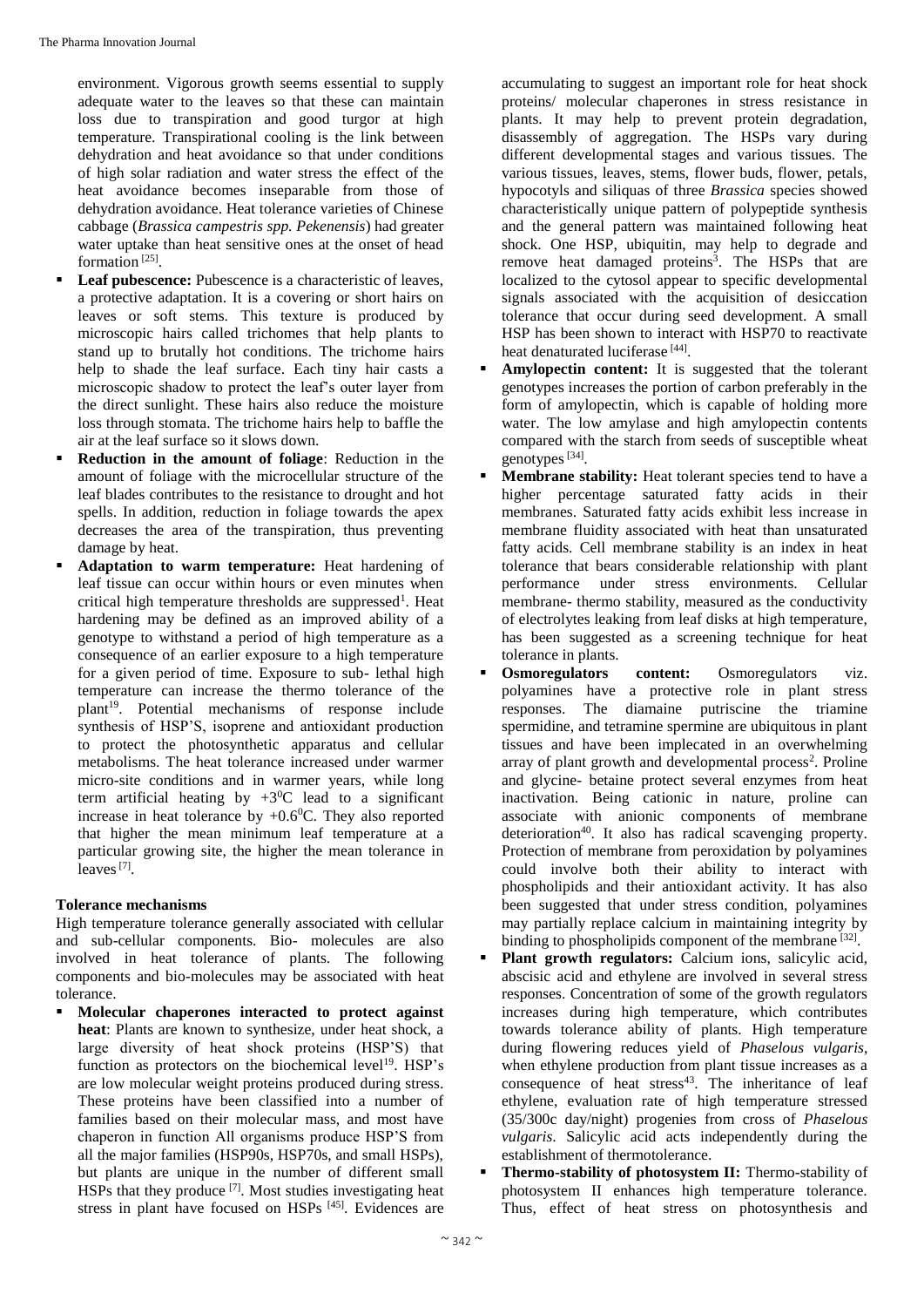chloroplast damage can be assayed as variable chlorophyll fluorescence at 685nm<sup>[9]</sup>. Photosynthetic apparatus of Espace 10, a bean cultivar, widely distributed in warm and dry regions of Brazil showed differential tolerance to heat stress. The photosynthetic apparatus of Espace 10 makes use of mechanisms of tolerance to heat stress and this may be due to major capacity of D1protien regeneration of high capacity of the xanthophylls cycle and high capacity for energy dissipation via the protein gradient in thylakoids.

 **Repairing of injured cells:** The repair of plant cells exposed to heat stress after having returned to an optimal temperature<sup>4</sup> . But the degree of recovery depends upon the severity of the stress<sup>[5]</sup>.

# **Cold Stress**

Low temperature is one of the major environmental factors that limit the plant growth. Cold temperature in crop plants is compounded by cold snap- a lower temperature than the usual drop in temperature that causes crop to fail. Low temperature in growing season may reduce germination, retard vegetative growth by inducing metabolic imbalances and can delay or prevent development. Low temperature cold injury can be categorized into two parts: Chilling injury and Freezing injury.

**Chilling Injury:** The injury caused when temperatures remain above freezing point  $(>0^0C)$ . A chilling temperature is defined as a temperature low enough to cause plant tissue damage but not low enough to cause freezing of tissue water $26$ . Chilling temperature can damage the tissues of sensitive plants while freezing temperature will damage most tissues during active growth.

#### **Tolerance Mechanisms**

Ability of some genotypes to survive/ perform better under chilling stress than other genotypes is known as chilling tolerance. Ordinarily, it is a consequence of chill hardening i.e., an earlier exposure to a near chilling temperature for a specified period, as a result of which chilling tolerance of the concerned plants increases. The various mechanisms are:

- **Membrane – lipid unsaturation**: The lipid composition of membrane is a key determinant for cold tolerance, and enzymes that modify membrane structure seem to be important for low temperature accumulation. Chilling tolerant genotypes show a higher degree of membranelipid unsaturation than do susceptible ones. The chilling sensitivity of higher plants is closely correlated with the degree of fatty acids unsaturation in the thylakoid membranes of these chloroplasts<sup>[31]</sup>. Thus membrane lipid fatty acid plays an important role in cold adaptation [29]. An increased production of highly unsaturated fatty acid, such as hexadecatrinoic acid at low temperature was observed in connection with cold acclimation in many plants [15] . A correlation between chilling sensitivity and degree of unsaturation of fatty acids in phosphotidylglycorol in plastid membranes has been reported in higher plants  $[30]$ .
- **Reduced sensitivity of photosynthesis:** Chloroplasts and photosynthesis are mainly affected by chilling injury. Tolerance in these aspects is expressed in native vegetation adapted to growing under cool conditions. This has been observed in some crops. The reduced sensitivity of photosynthesis to chilling is partly related to specific enzymes of the process, including those that interact with

membranes. As photo system II is the most likely site for chilling injury, variable chlorophyll fluorescence at 685nm is emerging as an index of chilling tolerance.

- **Improved germination:** Genetic variation in chilling tolerance at germination is known in many crops but the nature of tolerance is little known. In case of soya bean, seeds of more tolerant varieties imbibed less water at  $2.5^{\circ}$ C, and seeds that had matured at lower temperatures were more tolerant. In comparison, young seedlings are much more tolerant as long as food reserve is available to them; but once reserve is depleted, there is a marked increase in their susceptibility.
- **Improved fruit/ seed set:** Chilling tolerance at flowering is expressed as improved fruit/seed set and pollen fertility. It is largely a function of floral structure and function under stress. Tolerance in brinjal was related to longer styles, and flower position within a flower cluster.
- **Polyamines:** Polyamines such as spermidine and spermine occur ubiquitously in plants together with their diamine precursor putrescine [46] . It is also synthesized by decarboxylation of L-Arg by Arg carboxylase via agmative and N- carba- moglputrescine intermediates. Because of the poly cationic nature at a physiological pH, polyamines can bind strongly to the negative charges in cellular components, such as nucleic acids, proteins and phospholipids. Interactions of polyamines with membrane phospholipids may stabilize membrane under stress<sup>[40]</sup>.

#### **Freezing Stress**

Injury caused at temperatures below freezing point  $(0)^\circ$ C). When the plants are subjected to subzero temperatures, a complex array of stresses and strains develop within them known as freezing stress. Freezing stress may be intercellular or extra cellular.

# **Tolerance mechanisms**

Ability of a genotype to survive freezing and to recover and regrow after thawing is known as freezing resistance. It is a complex trait and involves various physiological, chemical and physical processes at the tissue and cell levels. It should be mentioned that in this consideration, the external factors like pathogens are not included. Freezing resistance involves two distinct strategies, viz., freezing avoidance, freezing tolerance.

**a). Freezing avoidance:** The ability of plant tissues/ organs to avoid ice formation at subzero temperatures is called freezing avoidance. Super cooling is a mechanism of freezing avoidance. Super cooling is controlled by the lack of icenucleators and is favored by small cell size, little or no intercellular space, low moisture content, barriers against external nucleators and the presence of anti nucleators. i.e., substances that oppose the formation of nucleators. Super cooling may be effective up to even  $-47^{\circ}$ C. But in regions where temperatures may be lower than  $-41^{\circ}$ C, there is a great danger of the super cooled cells to suffer freezing due to one or the other reason. If, it happens the consequences will be devastating. Therefore, in such cases, tolerance to extra cellular freezing is preferable to freezing avoidance by super cooling.

**b). Freezing tolerance:** Ability of plants to survive the stresses generated by extracellular ice formation, and to recover and regrow after thawing is known as freezing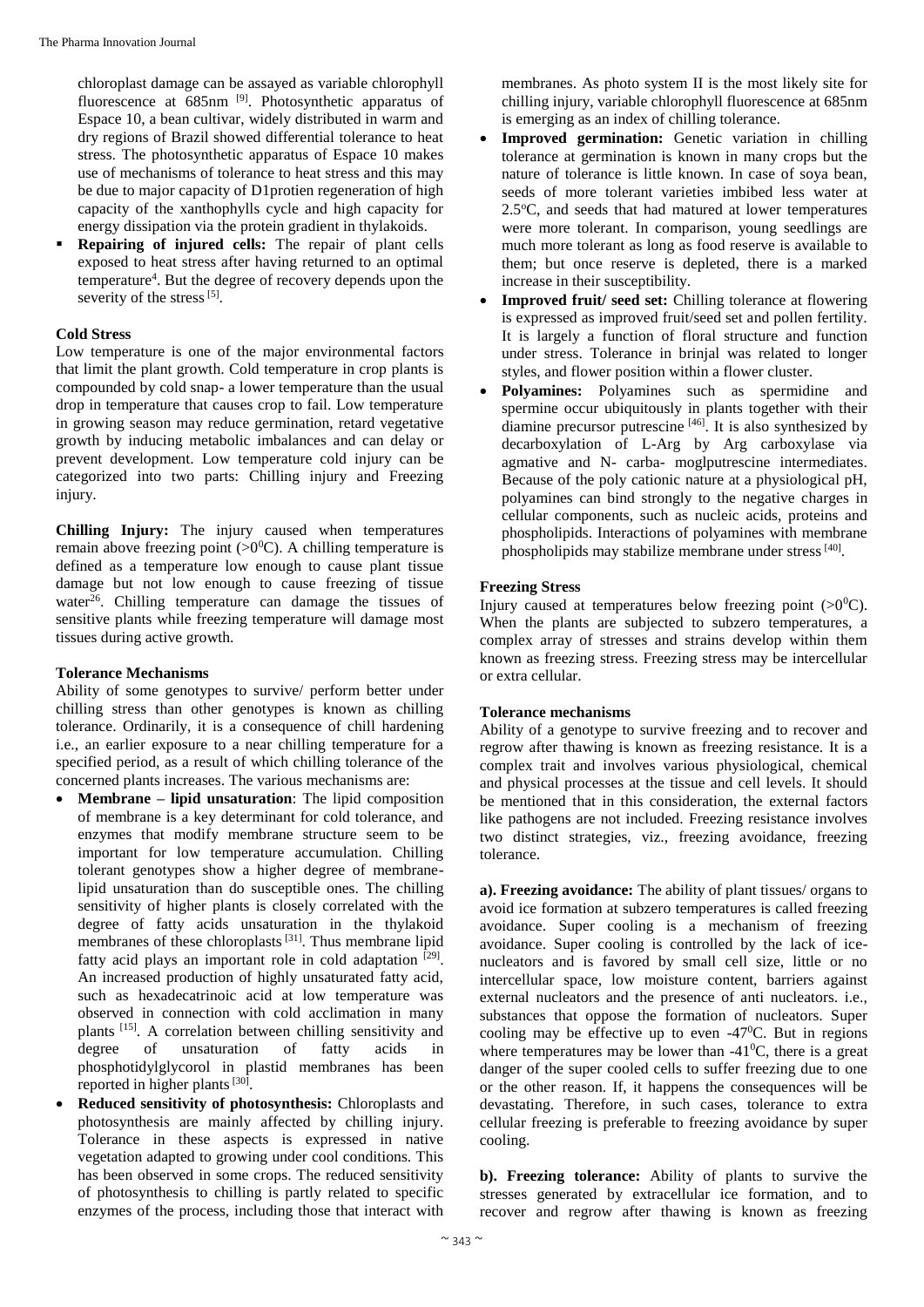tolerance. Freezing tolerance is markedly affected by freezehardening, which describes the increased tolerance to freezing due to an earlier exposure to low temperatures for a critical duration. The various components of freezing tolerance are as follows:

- **Osmotic adjustment:** In tolerant plants, cellular solutes increase during hardening. This avoids intracellular ice formation as well as cellular dehydration. The accumulated solutes include sugars, amino acids and other organic acids. In some crops fructans become converted to fructose and sucrose during freezing stress, and the ratio of this conversion is considered as an index of their freezing tolerance. In addition, accumulation of solutes like proline and trehalose also offers protection to the membranes.
- **Bound water:** A part of cell wall is bound in such a way that it does not participate in osmometric response; such water may form upto1/3 of total cellular water. Bound water increases freezing tolerance. It has been concluded that within a normal range of osmotic potentials achieved by hardening in crop plants, the freezing point may be reduced at most by 4<sup>0</sup>C. In contrast, water binding may be far more effective in avoiding freezing.
- **Plasma membrane stability:** During freeze-hardening, plasma membrane fluidity increases, and its sensitivity to freezing induce injury decreases. The increased stability of plasma membrane prevents the extension of ice formation to inter-cellular water; this allows future super cooling of the cellular solution and reduces the freezing temperature of cells. Plasma membrane injury by freezing stress can be measured by the rate of electrolyte leakage.
- **Cell wall properties:** When intercellular space is limited, water freezing in the cell wall is affected by the size of cell wall micro capillaries. Xylem mucilage's of the cell wall inhibit the kinetics of freezing process; this effect depends mainly on the type of mucilage present in the cell walls.
- **Cold responsive proteins**: A number of proteins are produced in response to low temperature; these are called cold responsive proteins. Anti-freeze proteins are produced by polar artic fishes; these fishes survive under freezing conditions.
- **Phytohormones:** There is a positive correlation between ABA accumulation and chilling resistance. ABA could be regarded as biochemical marker for cold tolerance in crop plants<sup>11</sup>. The exogenous application of ABA increased freezing tolerance in *Solanum spp.* Some of the COR gene family- COR78, COR47, COR15a, COR6-6 are highly expressed in response to application of ABA. It has been found to reduce chilling injury in a number of other chilling sensitive plants<sup>8</sup>. ABA also improves water status by early closure stomata during chilling<sup>12</sup>. An abscisic acid analogue under laboratory conditions is very effective in preventing leaf rolling and death of seedling during low temperature [14] .
- **Vernalization**: The vernalization response and cold temperature acclimation are among the most important mechanisms for winter survival. The significant correlation between vernalization requirement and both frost resistance and field survival in *Brassica* plants<sup>[38]</sup>.

#### **Salinity Stress**

Salt stress has become an ever increasing threat to food production. It is a major factor limiting the crop productivity.

Increased salinization of arable lands is expected to have a devastating global effect, resulting in 30% land losses within the next 25 years and up to 50% by the year  $2050^{[49]}$ . Soluble salts can cause harm to plant, if they are in high concentration in water or soils. Generally an array of stresses interplay in saline soils and reduces productivity. Salt affected soils are mainly of two types: saline and alkaline.

# **Tolerance mechanisms**

Salt tolerance denotes the ability of a plant to prevent, reduce or overcome the possible injurious effects caused directly or indirectly by excessive presence of soluble salt in the soil liquid phase or growth medium. The possible mechanisms of salinity tolerance are:

- **Cell membrane stability:** Cell membrane stability is an indicator of degree of salt damage. The plant cell wall is a highly organized composite of many different polysaccharides, proteins, and aromatic substances. The percentage of cell membrane electrolyte leakage increases with increasing salt concentrations.
- **Osmotic adjustment:** Salt tolerance of plant is characterized by its capacity to endure the effects of excess salt in the medium of root growth i.e., plant can withstand a precise amount of salt without adverse effect. Protection from osmotic stress injury is accomplished by the accumulation of organic osmolytes. Tolerant plants accumulate osmoprotectants and osmolytes which have been shown to accumulate in response to drought and cold stress. Osmolytes are molecules with low molecular mass and they could be quaternary amines, amino acids, or sugar alcohol. Enhanced accumulation of these molecules is known to increase the osmotic potential of cell, which could help in combating water stress eventually they could stabilize membrane and other macromolecular structures. The different organic osmolytes are glycinebetaine, manitol and proline.
- **Phytohormones**: The major effect of salinity in the root environment has been attributed to reduce hormone delivery from root to leaves, which could induce an inhibition of crop growth. Hence various growth promoting substances such as GA3, IAA or kinetin have been used to overcome the drastic effect of salt stress. Brassinosteroids are considered as Phytohormones with pleotropic effects as it influences varied physiological processes like growth, germination, flowering and senescence. The role of brassinosteroids to increase resistance to stress has been reported in sugar beet [44].
- **Enzymes:** There are variable changes in enzyme activities in salt susceptible and tolerant genotypes under salinity stress. Peroxidase activity increases in salinity stress, thus its increase may be due to increased enzyme synthesis and is useful for adoption under conditions requiring prevention of per oxidation of membrane lipids. Similar increase in peroxidase activity in salt tolerant varieties of Pisum sativum was observed <sup>[33]</sup>. Increase in peroxidase activity could be due to formation  $H_2O_2$  which could release the enzyme from the membrane structure.
- **Ion accumulation and Ion balance**: Plants accumulate sodium ions in the cytoplasm by transporting it to the vacuole using older leaves as sink, thus avoid salt accumulation in sensitive tissues, such as meristems. Ion transport into the vacuole works against a concentration gradient and thus requires energy. This is achieved by coupling the transport to a proton pump transporting H+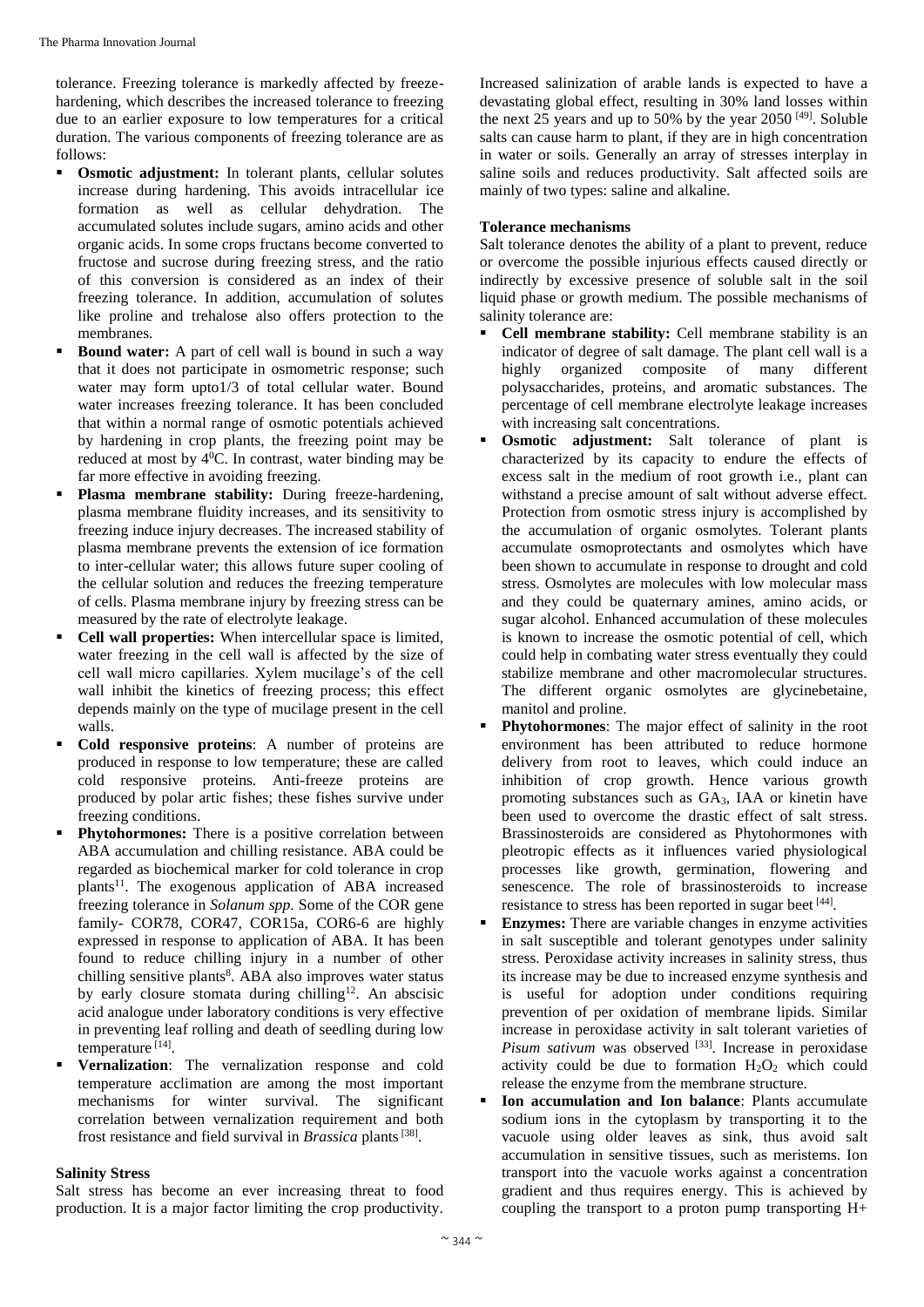ions in the opposite direction; hence it is known as antiport protein. The ion accumulation in the wild tomato species, to be reflection of the halophytic nature [42].

- **Ion exclusion:** Ion exclusion rate also plays an important role in the salt tolerance in some crop species. Differences have been observed among crops as well as among the genotypes within the species for ion exclusion.
- **Leaf characteristics:** Accumulation of epicuticlar wax causing an additive reduction in cuticular transpiration may play a vital role in inducing tolerance to salinity.
- **Crop stages:** *Brassica* exhibited susceptibility to salinity at seedling emergence and early seedling growth but are relatively more tolerant at later growth stages, particularly at flowering to pod formation in siliqua<sup>[21]</sup>.

#### **Conclusion**

Environmental stress is the primary cause of crop losses worldwide, reducing average yields for most major crops by more than 50%. Latitudinal and altitudinal shifts in ecological and agro-economic zones, land degradation, extreme geophysical events, reduced water availability, and rise in sea level and salinization are postulated [13]. Unless measures are undertaken to mitigate the effects of climate change, food security in developing countries will be under threat. Climate change may affect agriculture more through water availability than temperature. Scientists predict that the altered hydrologic cycles will change the pattern of precipitation and cause wet areas becoming wetter while dry areas become drier. There is an urgent need to mitigate these abiotic stresses through development of new tolerant crop varieties that will thrive in future conditions Drought-tolerant cultivars are needed to improve water use efficiency, enhance water conservation, reduce irrigation costs, and maintain or increase the acreage of horticultural crops. For certain areas or specific seasons that are prone to flooding, new varieties should be developed to adapt to the wet soil. Global warming is not uniform and may lead to some weather extremes. Although the general trend of temperatures is going up, we are seeing some regions or certain seasons with very cold weather, even breaking low temperature records. Warmer springs might make crop seedlings emerge faster, but they could be vulnerable to damage from late spring frosts or freezes. So cold tolerance is still an important trait for many crops. We need cold tolerant cultivars to extend growing areas or seasons, especially in inland areas with limited frost-free days. In addition, 20% of the world's irrigated lands are affected by salinity [50], a situation worsened by climate changes. Global warming increases the rates of evapo-transpiration and crop requirement of irrigation water, which may bring more salt into the soil in arid and semiarid regions. The migration of salt water into groundwater is being exacerbated by increasing freshwater demands that are depleting coastal aquifers and the projected sea level rise caused by global warming. Acreage impacted by salinity problems is expected to increase. Growers in these regions require cultivars that can resist salt stress to sustain crop production. Growers often face multiple abiotic stresses. For example, heat and drought conditions often come together. Abiotic stresses frequently are intertwined with biotic stresses. High temperatures and elevated CO<sup>2</sup> levels may favor weed growth in competition with crops, making weed control a challenge for growers. Heavy rainfall may increase root diseases. Climate change may promote infestation/epidemics of plant pests/diseases because higher winter minimum temperatures enable insects,

pathogens, or disease vectors to overwinter more effectively. The need to produce stress tolerant crops was evident even in ancient times<sup>[20]</sup>.

# **References**

- 1. Alexandrov VY. Cells, Molecules and Temperature, Ecological Studies (1st ed.). 1977; 21.
- 2. Bagni N. Polyamines and plant growth and development. In Bachrach, U. and Heimer, Y.M. (eds.), The Physiology of Polyamines, CRC Press, Boca Raton. 1989; II:107-120.
- 3. Basczynski CL. Gene expression in Brassica tissue and species following heat shock. Biochem Cell Biol*.* 1988; 66:1303-1311.
- 4. Bauer H, Senger M. Photosynthesis of ivy leaves (*Hedera helix* L.) after heat stress. II. Activities of RuBP carboxylase, Hill reaction and chloroplast ultrastructure. *Z. Pflanzenphysiol*. 1979; 95:359-369.
- 5. Berry JA, Bjorkman O. Photosynthetic response and adaptation to temperatures in higher plants. Annu. Rev. Plant Physiol. 1980; 31:491-543.
- 6. Blum A. Breeding crop varieties for stress environments. CRC Critical Review in Plant Science. 1988; 2(3):199- 238
- 7. Buchner, Neuner. Determination of heat tolerance a new equipment for field measurements J. Appl. Bot. Angewandte Botanik. 2001; 75:130-137.
- 8. Chen THH, Li PH, Brenner ML. lnvolvement of abscisic acid in potato cold acclimation. Plant Physio. 1983; l71:362-365.
- 9. Costa ES, Bressan-Smith R, Olivera JG, Campostrini E, Pimentel C. Photochemical efficiency in bean plants during recovery from high temperature stress. Braz J Plant Physiol*.* 2002; 14(2):105-110.
- 10. Dickson MH, Petzoldt R. Heat tolerance and pod set in green beans. J Am Soc Hort Sci. 1989; 114:883-836.
- 11. Droffling K, Schulenburg S, Lesselich G, Dorffling H. Absiccic acid and proline levels in cold hardened winter wheat levels in relation to variety specific differences in freezing resistance. J Agron Crop Sci. 1990; 165:230-239.
- 12. Eamus D. The influence of pre-conditioning upon changes in leaf conductance and leaf water potential induced by chilling, water stress and abscisic acid in soybean. Australian Journal of Plant Physiology. 1987; 14:331-339.
- 13. FAO. Impact of climate change on agriculture in Asia and the Pacific. Twenty-seventh FAO Regional Conference for Asia and the Pacific. Beijing, China, 2004.
- 14. Flores A, Grau A, Laurich E, Droffling K. Effect of new terpenoid analogue of absiccic acid on chilling and freezing resistance. J Plant Physiol. 1988b; 132:362-369.
- 15. Graham D, Patterson BD. Response of plant to low, nonfreezing temperatures: Protiens, metabolism and acclimation. Annu Rev Plant Physiol. 1982; 33:347-372.
- 16. Greenway H, Gibbs J, Setter T. Mechanism of tolerance to water logging and submergence*.* IRRI, The Phillipines. UWA and IRRI, Publ. 1994; 136.
- 17. Hall AE. Physiology and breeding for heat tolerance in cowpea, and comparison with other crops. pp. 271- 284, in C. G. Kuo (ed.) Adaptation of Food Crops to Temperature and Water Stress, Publ. No. 1993, 93-410. Asian Vegetable Research and Development Center, Shanhua, Taiwan.
- 18. Hall AE, Foster KW, Waines JG. Crop adaption to semi arid environments. In: Agriculture in Semi-arid environments, Cannell GH, Hall AE, Lawton H (eds.),